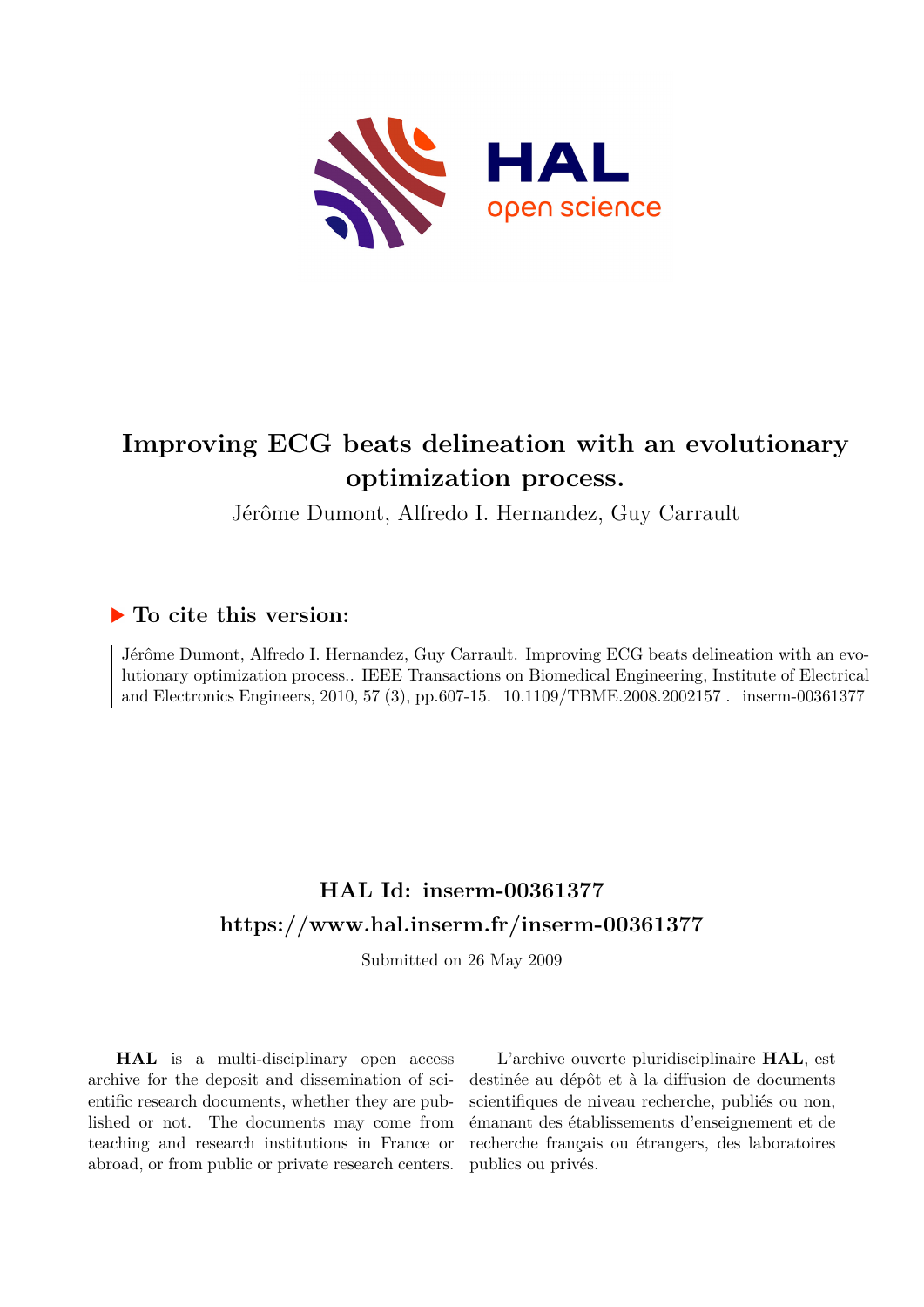# Improving ECG Beats Delineation with an Evolutionary Optimization Process

J. Dumont, A.I. Hernández, G. Carrault INSERM, U642, Rennes, F-35000, France; Universite de Rennes 1, LTSI, Rennes, F-35000, France; ´

LTSI, Campus de Beaulieu, Université de Rennes 1, 263 Avenue du General Leclerc - CS 74205 - 35042 Rennes Cedex, France

*Abstract*—As in other complex signal processing tasks, ECG beat delineation algorithms are usually constituted of a set of processing modules, each one characterized by a certain number of parameters (filter cutoff frequencies, threshold levels, time windows...). It is well recognized that the adjustment of these parameters is a complex task that is traditionally performed empirically and manually, based on the experience of the designer. In this work, we propose a new automated and quantitative method to optimize the parameters of such complex signal processing algorithms. To solve this multiobjective optimization problem, an evolutionary algorithm (EA) is proposed. This method for parameter optimization is applied to a Wavelet-Transform-based ECG delineator that has previously shown to present interesting performances. An evaluation of the final delineator, using the optimal parameters, has been performed on the QT database from Physionet and results are compared with previous algorithms reported in the literature. The optimized parameters provide a more accurate delineation, with a global improvement, over all the criteria evaluated, and over the best results find in the literature, measured of 7.7%, which is a proof of the interest of the approach.

*Index Terms*—Electrocardiography, Wavelet transforms, Optimization methods, Genetic algorithms

#### I. INTRODUCTION

ECG wave delineators supply fundamental features, like peak amplitudes (peaks of P, T or R waves) and wave intervals (PR, QT...) for each detected beat. These features can be used to formulate hypotheses on the underlying physiological phenomena or as a previous step in automatic ECG analysis systems. Performing an accurate segmentation is not an easy task and results obtained with current algorithms are not always satisfactory. A recurrent problem encountered in these algorithms is the adjustment of the numerous parameters. For example, several Wavelet-Transform (WT) based algorithms have already been proposed in the literature to perform a segmentation of ECG beats [1], [2], [3], [4], [5]. They have demonstrated good performances compared to other methods such as low pass differentiators [6], mathematical models [7], adaptive filtering [8] or dynamic time warping [9] and thus have been retained for our purpose. Although this method is globally appropriate to this segmentation task, it presents some limitations: firstly, it requires the definition of a great number

This work has been partly supported by the ECOS-NORD cooperation program, action number V03S03.

of parameters (thresholds, time windows...), secondly, there is no obvious way to tune all these parameters in a joint manner, mostly because the detection is performed in the time-scale domain and *a priori* physiological information, like potential wave position, is harder to use. In previous approaches, all these parameters are usually defined empirically and manually and, considering the complexity of the problem (great number of beat morphologies, no universal definition of the boundary positions...), it is clear that the delineation can be improved if the parameters are optimized by a rigorous process.

To achieve this goal, in the present work, an optimization methodology based on evolutionary algorithms has been designed to tune the parameters of an ECG WT-based delineator. However, this methodology is generic and it could be easily transposed to any kind of delineators, detectors or classifiers that are characterized by many parameters.

The remainder of this paper is organized as follows. Section II gives an overview of the methodology, presenting the delineation process (subsection II-A) and the optimization process (subsection II-B). Section III presents the results in two parts: firstly, in subsection III-A, the learning stage is described and the parameters obtained are commented. Secondly, in subsection III-B, the delineator has been evaluated on an annotated database and with the optimal parameters. The performances are compared to those published in the literature.

#### II. PROPOSED METHODOLOGY

The objective here is to adjust the parameters of an ECG delineator in order to get similar results between the automatic detector and manual annotations, stored by cardiologists in biosignal databases, and supposed here as the reference. The whole procedure is depicted in Fig. 1. It involves three important components: i) the annotated database, ii) the segmentation algorithm and its parameters iii) the optimization method, which includes a procedure to adjust the parameters of the delineator and the definition of a cost function, to be minimized. As already mentioned, the proposed methodology is generic and can be used for other complex signal-processing algorithms. However, in this paper, we will present a particular application to WT-based ECG delineators. The two following subsections detail, firstly, the delineator algorithm and secondly, the cost function and the optimization method.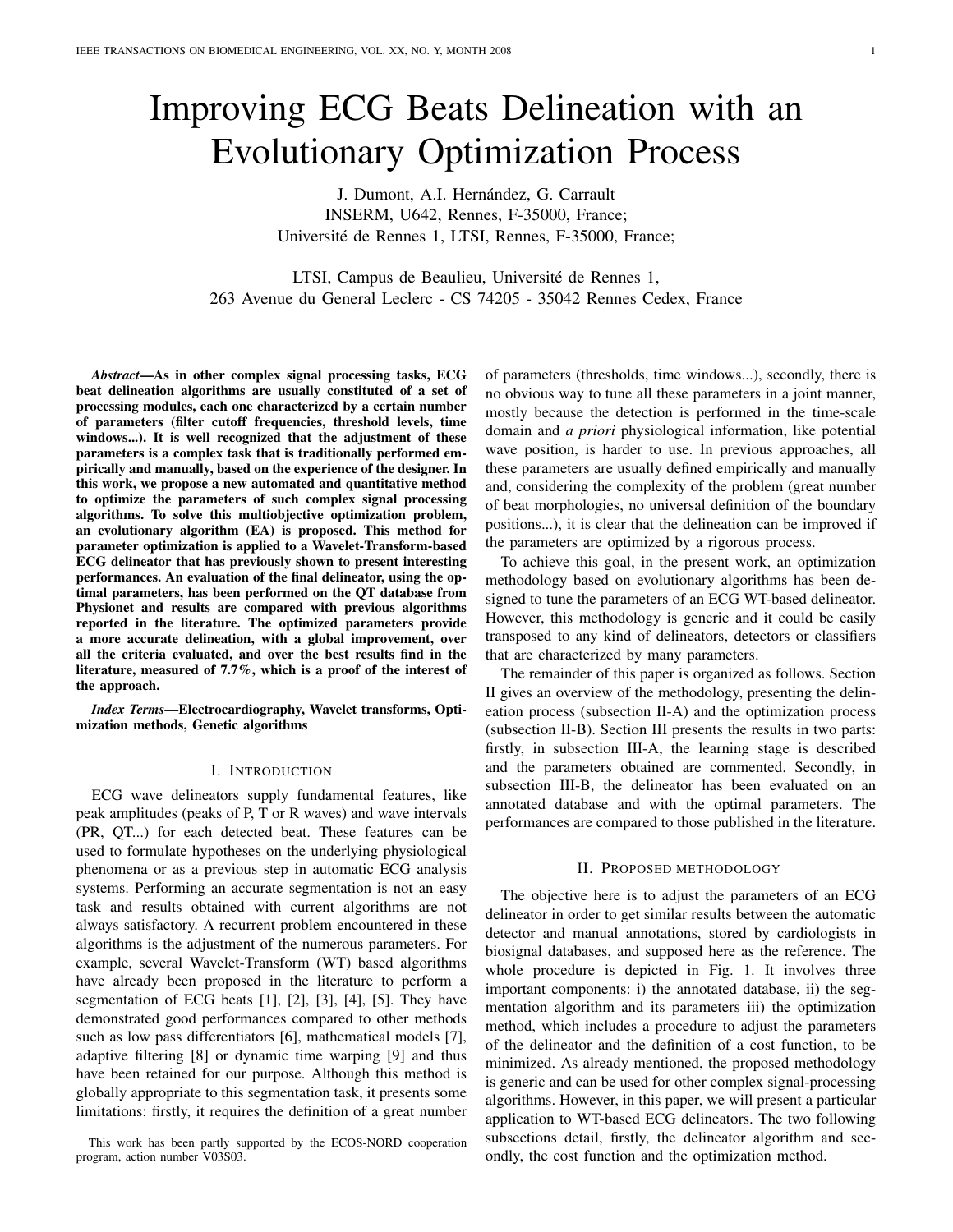

Fig. 1. Schematic representation of the proposed optimization process for tuning the delineator parameters (see text for further details).

#### *A. Segmentation algorithm*

Performing a reliable detection of the ECG wave boundaries, as illustrated figure 2 d), is a difficult task for several reasons: i) the ECG can have a low signal-to-noise ratio, ii) a great variety of wave morphologies exists, even across healthy subjects, iii) there is no universal definition of where the wave boundaries are located (in particular for the Q-wave).

Multiscale approaches, which permit noise reduction at rough scales and then to refine the position with the help of finer scales, provide a robust detection procedure compared to other methods.

In this work, the wave positions are computed through a three-stage process, presented in Fig. 2.

Algorithms taken from the literature were used for the first two stages: baseline drift cancellation [10] and QRS detection [11].

The third stage, inspired from the work of Martinez *et al.* [2], applies a dyadic WT decomposition and uses the different scales to find wave boundaries. The implementation of the dyadic decomposition is performed with a filter bank inspired from the "algorithme à trous" of Holschneider [12] and presented Fig. 3. Compared to the original filter bank decomposition, this algorithm allows to conserve the original time scale with only a dyadic scale for the levels. In this algorithm, the decomposition with a wavelet at scale  $i$  $(\psi_{2^i}(t) = \frac{1}{\sqrt{2}})$  $\frac{1}{2^i} \psi(\frac{-t}{2^i})$  is implemented with a combination of two discrete filters, the approximation and the detail filters, with coefficients respectively noted  $l[n]$  and  $h[n]$ . Taking into account that a filter  $x^j[n]$  is the equivalent of a filter  $x[n]$  with the insertion of  $2^{(j-1)}$  zeros between each coefficient and that  $\overline{x}[n] = x[-n]$ , then the filters  $a_i[n]$  and  $d_i[n]$ , producing the approximation and detail at level  $i$ , directly from the original signal, are given by:

$$
a_1[n] = \overline{l}[n] \text{ and } d_1[n] = h[n]
$$
  

$$
a_{j+1}[n] = a_j \star \overline{l}^j[n] \text{ and } d_{j+1}[n] = a_j \star \overline{h}^j[n] \text{ for } j \ge 1
$$

In our case, each beat is extracted from the ECG signal and delimited into a small temporal support to form the initial signal  $W2^0$  to be decomposed. During the decomposition only the detail levels of  $W2^0$  are retained for the segmentation:

$$
W2^j = W2^0 \star d_j
$$

The mother wavelet  $\psi(t)$ , from which are derived the



Fig. 3. Filter bank,  $W2^k$  are the output of the filter at scales  $2^k$  (k = 1 to 5),  $W2^0$  is the original beat.

approximation filter  $l[n]$  and the detail filter  $h[n]$  is a quadratic spline and its Fourier transform is given by:

$$
\psi(\omega) = j\omega \left(\frac{\sin(\frac{\omega}{4})}{\frac{\omega}{4}}\right)^4
$$

This wavelet can be seen as the derivative of a low-pass function. It is thus very useful to analyse the slopes of the different ECG waves and has already been successfully applied in this context [1], [5], [2].

Once the decomposition is performed, first the R wave, then the Q and S waves, and finally the P and T waves are respectively retrieved. The global procedure is as follows:

- The R wave is detected by analysing  $W2^2$ , by looking for the two largest peaks of opposite sign, then by searching the zero-crossing on  $W2^1$  between these slopes. If several zero crossings appear, the one associated with the highest magnitude on  $W2^0$  is retained. Parameters R1 and R2 define the temporal support for the R wave search.
- The iso-electric level is determined with the method proposed by Smrdel and Jager [13].
- The Q and S waves, as well as QRSon and QRSoff, are retrieved by analysing the local maxima on the two first scales,  $W2<sup>1</sup>$  and  $W2<sup>2</sup>$ , which have a quite high frequency content, as in Martinez [2]. The thresholds  $\gamma_{QRSpre,QRSpost}$  are proportional to the maximum slope of the R wave and are used to identify the other significant slopes of the Q and S waves. The temporal supports for searching these waves are defined by the parameters  $QRS_{Qlim,Slim}$ .
- The P and T waves are delimited by analysing scales  $W2<sup>4</sup>$  or  $W2<sup>5</sup>$ : if these waves are not found at  $W2<sup>4</sup>$ , they are also searched at  $W2^5$ . Their peaks are found on the immediate lower scale (i.e.  $W2^3$  or  $W2^4$ ). The threshold for waves detection are  $\epsilon_{(P,T)}$  and are relative to the power at scales  $W2^4$  or  $W2^5$ . The significant slopes are identified with respect to thresholds  $\gamma_{T,P}$ . Time windows for P-wave and T-wave detection depend on the previous RR interval (thresholds P RR and T RR). T1•/P1• are the left bounds of these windows and T2•/P2• are the right bounds, • is the index that changes in function of the RR interval. The following rules, inspired from the work of Laguna [14] have been used:
- The wave onset and offset (for S, Q, P, and T waves) are detected with respect to the thresholds  $\xi_{(QR Son,QRSend, Ton,Tend,Pon,Pend)}$  relative to the amplitude of the first or last significant slope.
- Compared to the work of Martinez [2], an additional veri-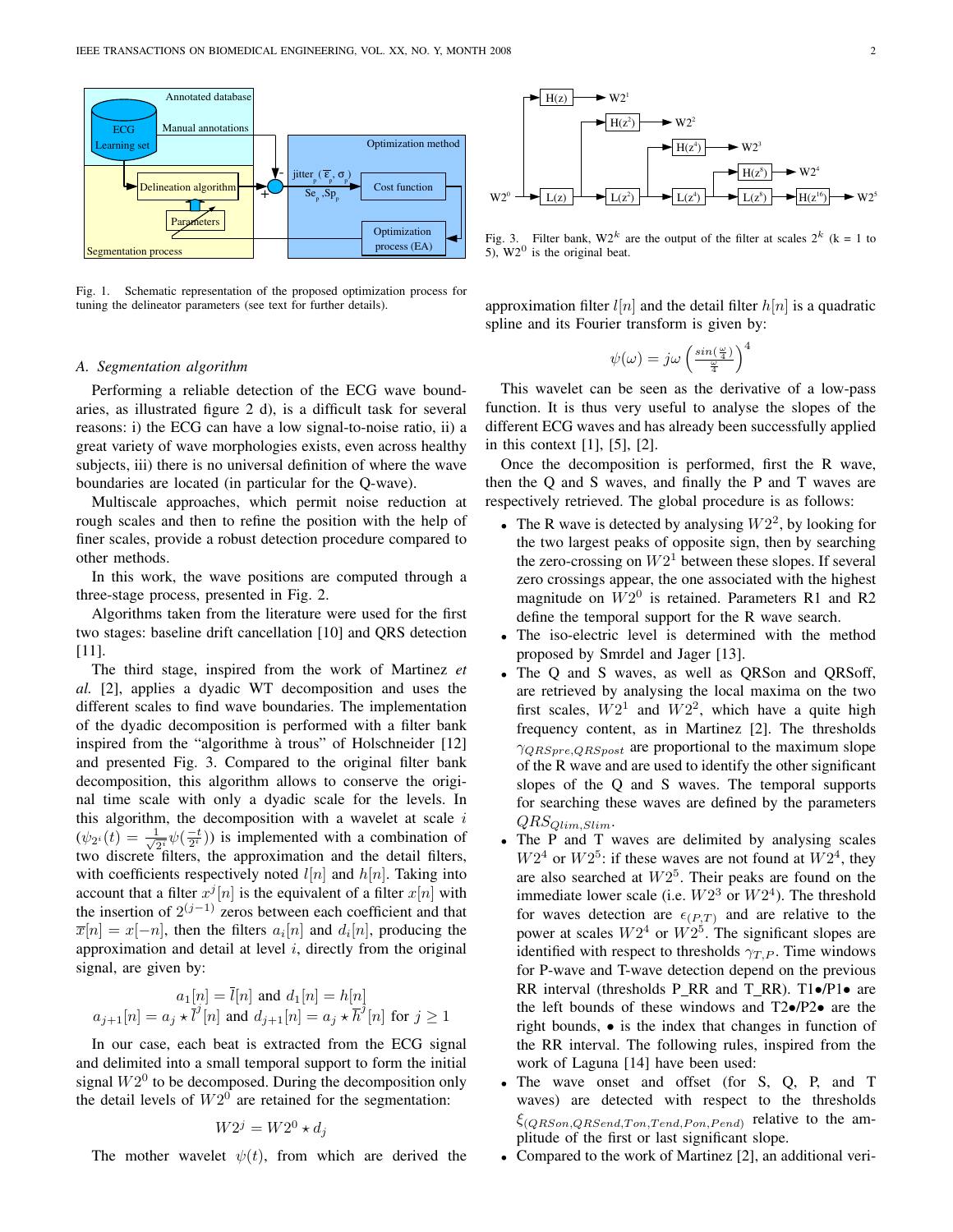

Fig. 2. The three stages of the ECG wave segmentation process. The segmentation of each wave is graphically represented in d) using the following notations: (p) for the P wave onset (Pon), peak (Ppeak) and offset (Poff); () for the begining and end of the QRS (QRSon and QRSoff); (T) for the T wave onset (Ton), peak (Tpeak) and offset (Toff).

| <b>Algorithm 1:</b> Rules for setting the time window for T waves       |
|-------------------------------------------------------------------------|
| if $RR > T_{RB2}$ then<br>$T1 = S + T11$ and $T2 = S + T23$ ;           |
| if $T_{RB1} < RR < T_{RB2}$ then<br>$T1 = S + T11$ and $T2 = S + T21$ ; |
| if $RR < T_{RB1}$ then<br>$T1 = S + T12$ and $T2 = S + T22 * RR$ ;      |
|                                                                         |
| <b>Algorithm 2:</b> Rules for setting the time window for P waves       |
| if $RR > P_{RR}$ then<br>$P1 = R - P11$ and $P2 = R - P21$ ;<br>else    |
| $P1 = R - P12$ and $P2 = R - P22$ ;                                     |
|                                                                         |

fication step is introduced to evaluate the segmentation of the P and T waves. Experiments show, for example, that offsets of the T waves can be detected on some peaks of the P waves, especially in the case of a high heart rate. The algorithm then commits an error when classifying this kind of T waves as biphasic (see section III for a quantitative evaluation of this error). To avoid such a problem, this verification step checks if the magnitude of the P or T waves are further away from the iso-electric level than their own onset and offset levels. If not, it is considered that the current delineation is wrong and the temporal support is redefined. This verification step is applied repeatedly, starting from a large temporal support and reducing it.

All the parameters described here are summarized in table II.

The segmentation of a T wave on a sinus beat and using scales 0, 3 and 4 is illustrated in Fig. 4, as an example. The first plot presents the original beat  $(W2^0)$ , the second is the decomposition at level 3 and the two last plots are decompositions at level four, with different temporal supports. The vertical lines are the boundaries of the temporal support.



Fig. 4. T wave detection on a sinus beat from the QT database. The upper panel a) presents the original beat,  $(W2^0)$ , the second panel b) is the decomposition at level 3  $(W2^3)$ , and the two last plots, c) and d) are the decompositions at level four  $(W2<sup>4</sup>)$ , with different temporal supports.

In the last subplot, a small maximum (the star on the right) is detected in this temporal window and just above the decision threshold for slope identification. Taking into account this maximum leads to a Toff position (extreme right circle on  $W2<sup>0</sup>$ ) which does not correspond to the end of the T wave. The verification step identifies this problem and readjusts the temporal support so that this maximum is no longer taken into account. The final detected boundaries are presented on  $W2^0$ and correspond well to the annotations.

The performance of this approach depends naturally on the good definition of the analysing time windows, but also on the decision thresholds that specify which slopes are significant and those that define wave boundaries. Performance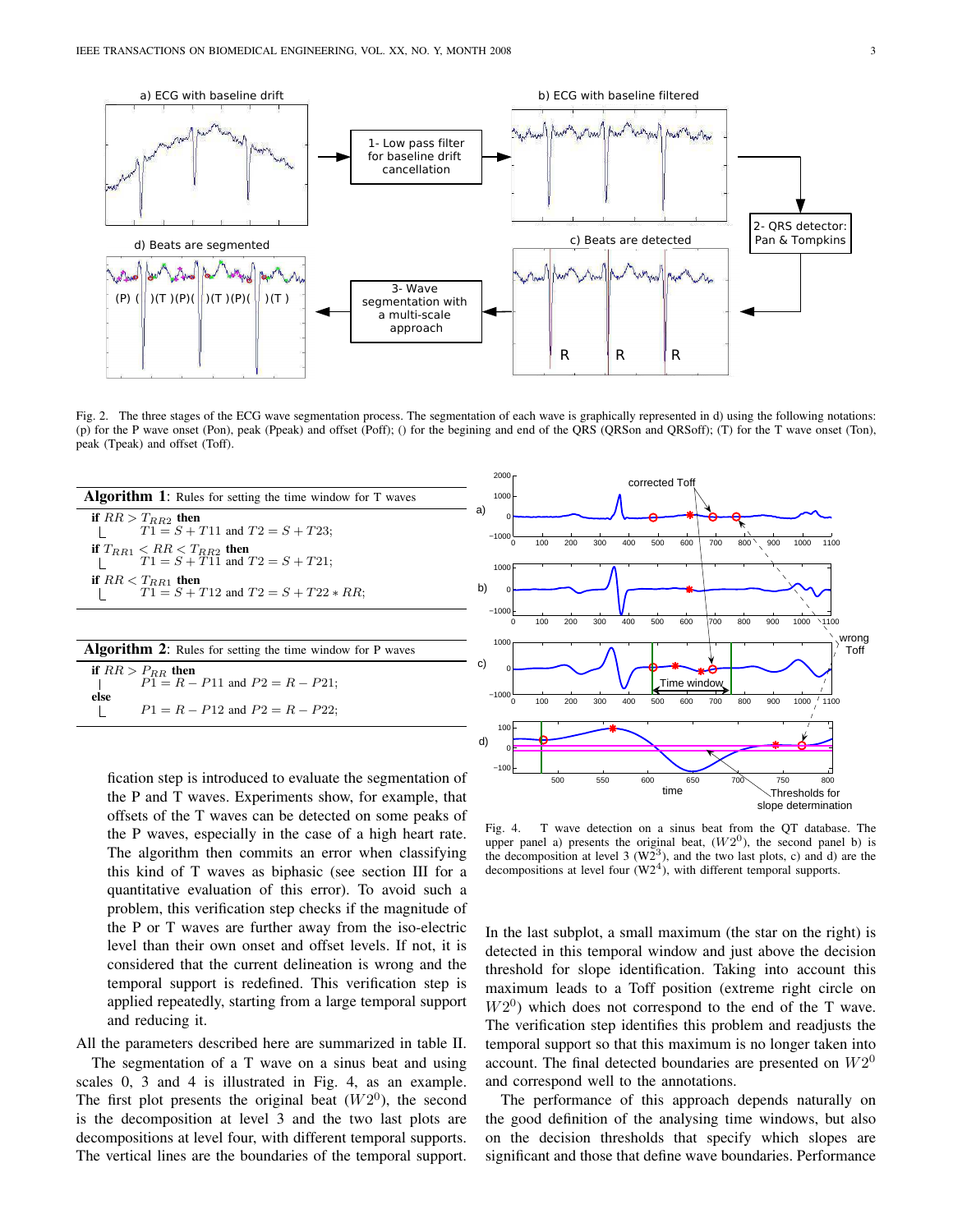improvements with respect to previous works [1], [2], can thus be expected, by optimizing these parameters. The next section describes the proposed optimization method.

#### *B. Optimization process*

The aim of this process is to adjust all the parameters of the delineator, in order to minimize a cost function that describes its quality. The optimization procedure does not use any *a priori* knowledge other than the manual annotations and is able to find a global solution in a high-dimensional search space. Its two main constituents, the cost function and the optimization algorithm itself, are detailed hereafter:

*1) Cost function:* It permits to obtain a quantitative description of the performance of the delineator, given a specific set of parameters. It combines several criteria:

• The detection error probability, defined here as:

$$
Perr_p = \sqrt{(1 - Se_p)^2 + (1 - Sp_p)^2}
$$

where  $Se_p$  and  $Sp_p$  are, respectively, the sensibility and the specificity obtained from the detector for indicator  $p$  $(p \in Pon, Ppeak,... Tpeak, Toff)$ . It is computed as the distance between the point  $(Se_p, Sp_p)$  and the perfect detection point ( $Se = 1$  and  $Sp = 1$ ).

• The mean segmentation jitter  $\overline{\epsilon_p}$ , which is the average jitter committed over all M records and all  $N_m$  beats of each record where indicator  $p$  is detected and its annotations are also available:

$$
\overline{\varepsilon_p} = \frac{\sum_{m=1}^{M} \sum_{n=1}^{N_m} annotated_p(m,n) - detected_p(m,n)}{\sum_{m=1}^{M} N_m}
$$
\n(1)

• The standard deviation of the segmentation jitter  $\sigma_p$ . It is calculated as the mean of the standard deviation of the detection jitter for each record  $(\sigma_p^m)$  which are weighted according to their number of beats:

$$
\sigma_p = \frac{\sum_m (N_m \sigma_p^m)}{\sum_m N_m} \tag{2}
$$

These three criteria are evaluated for all the characteristic points p. This kind of multi-objective optimization can be approached as a single-objective problem, with a cost function defined as a weighted average of the different criteria:

$$
O = \sum_{p=1}^{P} \left( \frac{Perr_p}{a_p} + \frac{\overline{\varepsilon_p}}{b_p} + \frac{\sigma_p}{c_p} \right)
$$

Qualitatively, this cost function evaluates the improvement ratio between our results ( $Perr_p, \overline{\varepsilon_p}, \sigma_p$ ) and the corresponding best results,  $a_p$ ,  $b_p$ , and  $c_p$ , reported in the literature from [2] and [6] and for the three criteria. These parameters  $a_p$ ,  $b_p$ , and  $c_p$  are resumed in table I. It is the result of this cost function that is minimized by the optimization algorithm.

|                             | Pon   | Ppeak | Poff  | ORSon    | ORSoff | Toeak | Toff  |
|-----------------------------|-------|-------|-------|----------|--------|-------|-------|
| a (Perr)                    | 0.089 | 0.089 | 0.089 | 0.07     | 0.07   | 0.022 | 0.022 |
| $b(\overline{\varepsilon})$ | ، ،   | 3.6   | 0.1   | 3.6      | 0.8    |       | 1.6   |
| c $(\sigma)$                | 13.3  | 10.6  | 12.3  | ר ר<br>. | 8.3    | 13.9  | 18.1  |

TABLE I

REFERENCE CRITERIA ISSUED FROM THE BEST RESULTS PUBLISHED IN THE LITERATURE.

*2) Optimization algorithm:* It is based on an evolutionary algorithm. Standard gradient-based optimization methods cannot be used because the detector contains many threshold comparisons and thus the cost surface is discontinuous. On the other hand, stochastic search methods, such as evolutionary algorithms (EA), are particularly well adapted to this problem.

EAs are optimization techniques, inspired on the theories of evolution and natural selection, which can be employed to find an optimal configuration for a given system within specific constraints [15]. In these algorithms, each individual of a population is characterized by a set of parameters to be optimized (or chromosome). An initial population is created, usually from a set of random chromosomes, and this population will evolve, improving its global performance, by means of an iterative process. During this process, each individual is evaluated with a cost function, representing how its chromosome configuration can be a good solution for the given problem. A new generation is produced by applying mutation and crossover operators, with probabilities  $p_m$  and  $p_c$  respectively, on selected individuals presenting low values on their cost functions. EA have been applied in several biomedical applications to estimate a large set of parameters and have provided quite good results [16], [17]. The properties of EA for multimodal optimization has already been exploited in the context of features inspection for classification tasks [18]. Readers who are interested in more details concerning the implementation of EAs can refer to [15].

The optimization process adjusts the complete set of parameters. Knowledge on the segmentation algorithm have been introduced to facilitate this task, by taking into account that some parameters have to be jointly optimized (for example thresholds and windows for a specific wave), whereas others can be adjusted sequentially (the parameters concerning two different waves). This segmentation algorithm identifies firstly the Q, R and S waves, secondly the P wave and thirdly the T wave. The detection of the T wave is based on a time window whose localisation is relative to the S wave. Thus, finding the optimal window is only possible if the S wave is optimally detected. In this direction, the optimization process is decomposed into two steps:

- In the first step, called EA1, the parameters playing a part in the detection of Pon, Peak, Poff, QRSon, and QRSoff are jointly optimized. Once this step is performed, the S wave can be accurately defined.
- In a second step, EA2, parameters for Tpeak and Toff are optimized with the others parameters extracted from the best individual proposed at the last generation of EA1.

The interest of such a partitioning is to reduce the dimension of the search space and also the computation time. Specific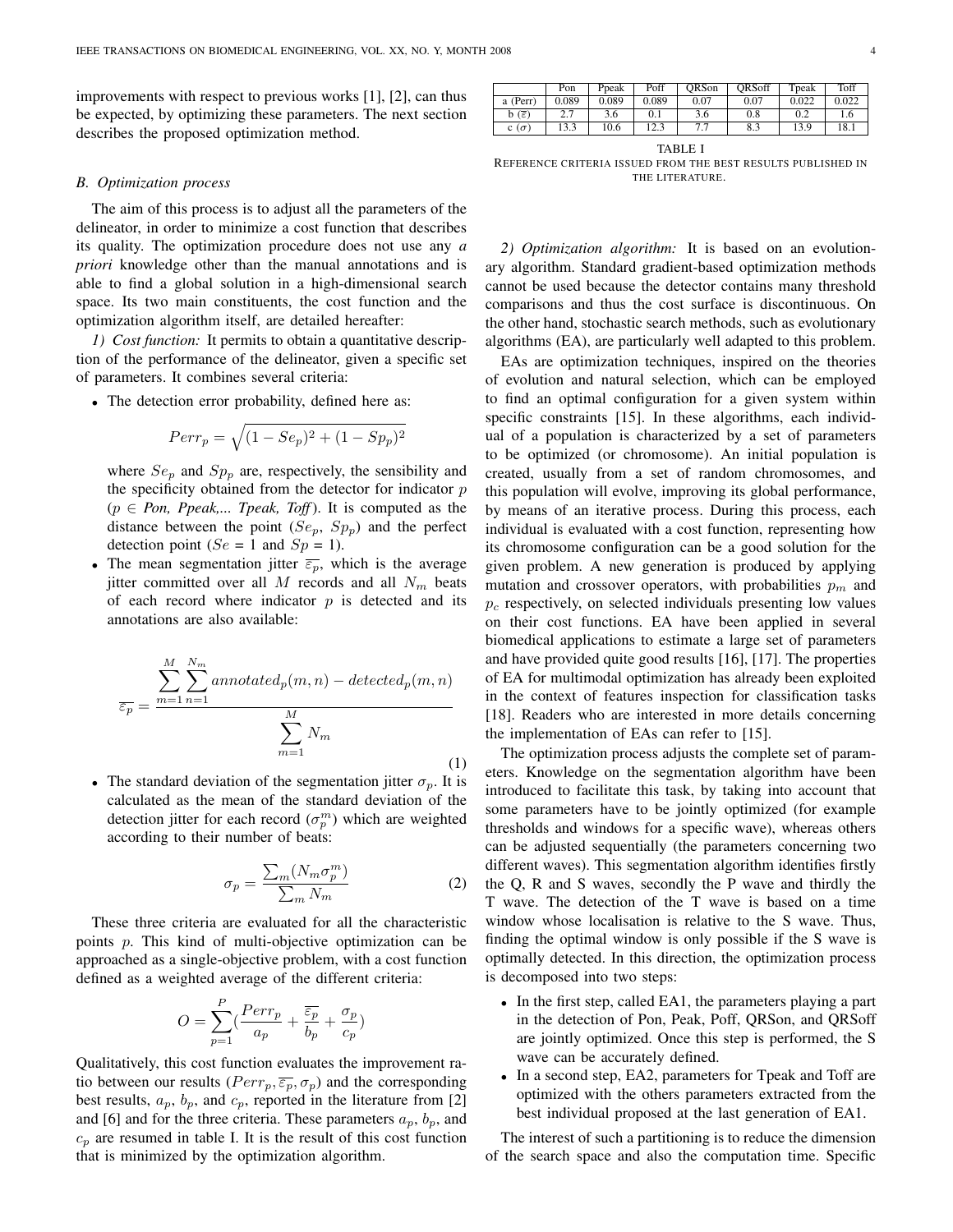details on the configuration of these two EA-based process are the following:

- individual coding : individuals are coded with realvalued chromosomes. Values for each parameter were bounded to a meaningful interval: time windows are defined from possible extreme positions and durations of each wave whereas boundaries of other thresholds are determined by largely increasing (upper bounds) and decreasing (lower bounds) parameters from [2]. These intervals are employed by the EA during the construction of the initial population.
- selection method and genetic operators: the ranking selection method was used in this work. Standard genetic operators for real-valued chromosomes were used: arithmetic and heuristic crossover, uniform mutation [15].

For these two steps, the population is trained over 80 generations and with 60 individuals. The probability of crossover,  $p_c$ , is set to 0.7 [19]. In order to obtain more reliable and stable solutions, the probability of mutation,  $p_m$ , has been adapted through the evolutionary process, starting at a high value during the first generations, to ensure a wider individual distribution over the search space and decreasing until the end, to facilitate the convergence to a reliable minimum. The solution of Back [20] has been retained according to the satisfying results which have been reported in the literature:

$$
p_m = (2 + \frac{(N_p - 2)}{Maxgen - 1} * gen)^{-1}
$$

where  $N_p$  is the number of parameters,  $Maxgen$  is the maximum number of generations, gen is the number of the current generation.

#### III. RESULTS

Results are presented in two parts. Firstly, an analysis of the parameters obtained after the learning phase is performed. Secondly, the delineation performance, obtained with the optimal parameters, are presented and compared to other results from the literature. The database used for this application is the QTDB from physionet [21]. The QTDB provides a wide variety of pathologies in a total of 105 records, with two channels sampled at 250Hz. Compared to other databases, it contains also a large number of annotated beats per record: 30 beats instead of 1 in the CSE database. The annotations are also very complete with all the positions of the onset, peak and offset points of the P, QRS and T waves. For all these reasons, this database has been used to train and to validate our delineator algorithm.

#### *A. Learning stage and optimal parameters*

Previous works on wavelet-based ECG segmentation rely on a manual definition of the set of parameters of the signal processing chain. In Martinez [2], a specific database is used to set the parameters but these last ones are empirically defined, as in the work of Li [1]. Considering the problems due to the number of morphologies, the number of parameters, and the competitive objectives, it is difficult to obtain reliable results from such an approach. Using the previously described

|                 |                 | EA <sub>2</sub>         |                 |                 |                 |
|-----------------|-----------------|-------------------------|-----------------|-----------------|-----------------|
| P11             | $278 + 31$      | $\gamma_{QRSpre}$       | $0.09 \pm 0.03$ | $\epsilon_T$    | $0.24 \pm 0.06$ |
| P <sub>12</sub> | $240 \pm 17$    | $\gamma_{QRSpost}$      | $0.11 \pm 0.03$ | $\gamma_T$      | $0.28 \pm 0.07$ |
| P21             | $88 + 14$       | $\xi_{QRSonpos}$        | $0.07 \pm 0.04$ | $\xi_{Ton}$     | $0.17 \pm 0.09$ |
| P <sub>22</sub> | $99 + 27$       | $\xi_{QRSonneq}$        | $0.07 \pm 0.04$ | $\xi_{Tend}$    | $0.36 \pm 0.07$ |
| R1              | $118 + 34$      | $\xi_{QRS endpos}$      | $0.21 \pm 0.12$ | T <sub>11</sub> | $111 \pm 24$    |
| R <sub>2</sub>  | $111 + 37$      | $\xi_{QRSendneq}$       | $0.23 \pm 0.11$ | T <sub>21</sub> | $441 + 75$      |
| $P_{RR}$        | $664 \pm 182$   | $QRS_{Olim}$            | $88 + 22$       | T <sub>12</sub> | $90 + 16$       |
| $\epsilon_P$    | $0.12 \pm 0.05$ | $\overline{Q}RS_{Stim}$ | $154 + 32$      | T <sub>22</sub> | $0.6 \pm 0.08$  |
| $\gamma_P$      | $0.4 \pm 0.09$  |                         |                 | T <sub>23</sub> | $581 + 94$      |
| $\xi_{Pon}$     | $0.41 \pm 0.08$ |                         |                 | $T_{RR1}$       | $705 \pm 155$   |
| $\xi_{Pend}$    | $0.76 \pm 0.05$ |                         |                 | $T_{RR2}$       | $1231 \pm 70$   |

TABLE II

PARAMETERS USED BY THE DELINEATOR (SUBSECTION II-A) WITH THEIR OPTIMAL VALUES, REPRESENTED AS MEAN  $\pm$  STANDARD DEVIATION, OBTAINED FROM THE OPTIMIZATION PROCESS.

optimization process on a manually annotated database, like the QTDB, can solve this problem.

To compare our results with those obtained with other methods [2], [21], it is required to perform a test on all the beats of the database. Since the training stage is also performed on the same database, a training set  $L$  and test  $T$  set have to be defined. To achieve this, all the records are firstly divided into three equivalent parts, called subrecords. Two thirds of all subrecords are randomly chosen from all subrecords and affected to a training set. The remaining subrecords are allocated to the test set. 13 couples of training/test sets are generated with this method in order to perform a cross-validation analysis of the performances of the delineator and to evaluate the sensitivity of the optimal parameters obtained to a particular instance of L and T.  $L{1-13}$  and T ${1-13}$  are respectively the training and test sets whereas  $OP_{L{1-13}}$  are the optimized parameters.

An overview of all the parameters, optimized with the EA process carried out on the different learning sets, is presented in table II, with their means and standard deviations for the 13 different training sets.

The values of some of these optimal parameters present low variations, like the temporal windows for the P, Q, S and T waves or the thresholds that define the onset or offset of P and T waves, indicating the high sensitivity of the segmentation algorithm to these parameters. In the other hand, the temporal windows used to search the R wave or the thresholds that define the QRSonset and offset show a wider dispersion across the different learning sets. These results were expected and show the reduced sensitivity of the QRS segmentation step to these parameters. Indeed, the R wave presents commonly a high signal-to-noise ratio and is always very close to the fiducial point, the slopes of the QRS onset and offset are also more enhanced than the slopes of the P and T waves, so a wide range of parameters give approximately the same results. When only one set of parameters is required for future segmentations, the mean value of the parameters obtained over the different training sets, which can be expected to give the minimum of the cost function, found on the QTDB, is conserved. It is important to underline that the proposed approach is not only particularly useful for the tuning of these parameters, but also to analyse the sensitivity of each parameter with respect to the final detection results.

The convergence of the EA is also verified, specially accord-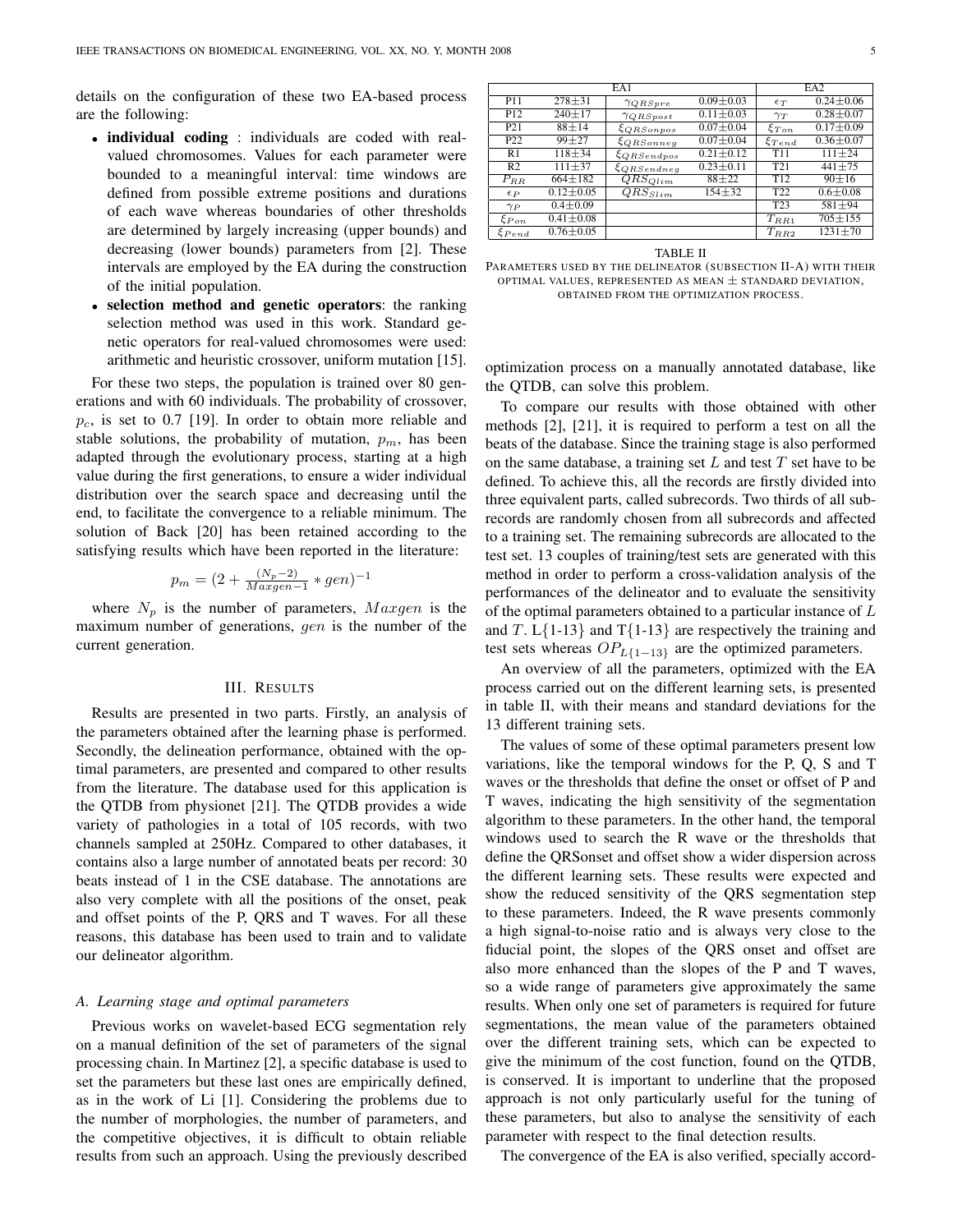

Fig. 5. Evolution of the lowest cost according to the cost function number of evaluation, for several convergence tests and with different values of Ni.

ing to the population size. This parameter is crucial to ensure as far as possible to find the global minima of the cost function. In this perspective, a test with multiple realisations have been carried out to study the convergence of EA1 (the parameter space of EA2 is smaller than the parameters space of EA1 so it can be naturally supposed that EA2 will correctly converge for the same condition as EA1) for different numbers Ni of individuals  $(Ni = \{20, 40, 60, 80, 100\})$ . For each of these numbers, the optimisation is run 6 times. Figure 5 a) presents the evolution of the cost function of the best individuals over the number of evaluation and for several tests. It can be observed that there is a global convergence around a cost of 5, whatever the number of individuals in the population. However looking more deeply on the tests performed with Ni = 20, it is clear that the convergence is achieved only with the occurrence of a few good mutations or crossovers: the curves are not as smooth as with more individuals and the lowest score is sometimes decreasing abruptly (curve noted (1)) or remains at a high value. This effect is less visible with more individuals ( $Ni = 40$  to 100). It can be observed that with  $Ni =$ 20 or  $Ni = 40$ , the minimum of the cost function is not always reached (for example, the case noted (2) figure 5). From this experiment,  $Ni = 60$  represents a good compromise between the number of evaluation of the cost function and the minimum of this cost.

#### *B. Delineation results*

Jane [22] has proposed a general framework to analyse the results of delineator algorithms evaluated on a given database, such as the QTDB. Our results are issued from the same framework and compared to those achieved by [2] and [21] (a low-pass-differentiator-based algorithm). Mean errors and standard deviations are weighted by the number of beats per record, and averaged over all the records of the test set (equations 1 and 2). As we disposed of two channels and cardiologists used a combination of both to detect only one position, we chose, for each point, the channel with the lowest error. The detection error probabilities ( $Perr_p$ ) are derived from the sensitivity and specificity, computed as in [2]. All these criteria are evaluated for all indicators. Fig. 6 shows the distributions of our results over the different test sets. The cross  $(+)$  and the stars  $(*)$  are respectively the results from [2] and [21], as presented in these references.

A few comments can be made for each criterion:

- For the mean deviation, the median of the results are closer to 0 than the two other methods for the points Pon, Ppeak and QRSon. It is also better than [2] for Poff and better than [21] for QRSoff, Tpeak and Toff.
- For the standard deviation, the median is lower for Pon, Peak, Poff, QRSon and Tpeak, higher than [2] for Toff and higher than both [2] and [21] for QRSoff.
- The detection error probability is lower for the P wave but not for the T wave.

The behaviour of the detection error probability is more difficult to analyse than the other criteria because all the beats automatically segmented have not been manually annotated, leading to a biased measure of the specificity. To check that the obtained detection error probability is well optimized, an additional test has been performed: Receiver Operating Characteristic (ROC) curves for P and T wave detection are plotted for a test set and it is checked if the points that minimize the error probability on the ROC curves, are close to the points obtained by the optimization process, on the corresponding training set (the points given by the optimized parameters  $\epsilon_P$  or  $\epsilon_T$ ).

Fig. 7 shows the ROC curve for P wave detection performance, varying according to the  $\epsilon_P$  parameter (from 0 to 0.43) with a step of 0.01). The point minimizing the probability of detection is found to be  $\epsilon_P = 0.17$  with the ROC curve whereas this parameter have been set to  $\epsilon_P = 0.15$  during the optimization process.

Other indicators of the quality of the optimization are the scores and partial scores, computed in the cost function, for all the 13 test sets generated. These scores are presented in table III. They correspond to the ratio of our three criteria (mean error, standard deviation error and detection probability error), which are lower than one if better results are achieved compared to the best results published in [2] and [21] (higher than one otherwise), and which are summed over the 7 different indicators p.

Several observations can be drawn from this table:

- a majority of partial costs are below 7, thus indicating that some improvements have been achieved. The mean cost over the populations is 19.38, it notices a global improvement of 7.7% over the best results found in [2] and [21].
- there is not particularly one criterion that has been optimized at the expense of the others: none of them are always below or above 7 for all the tests. This argues for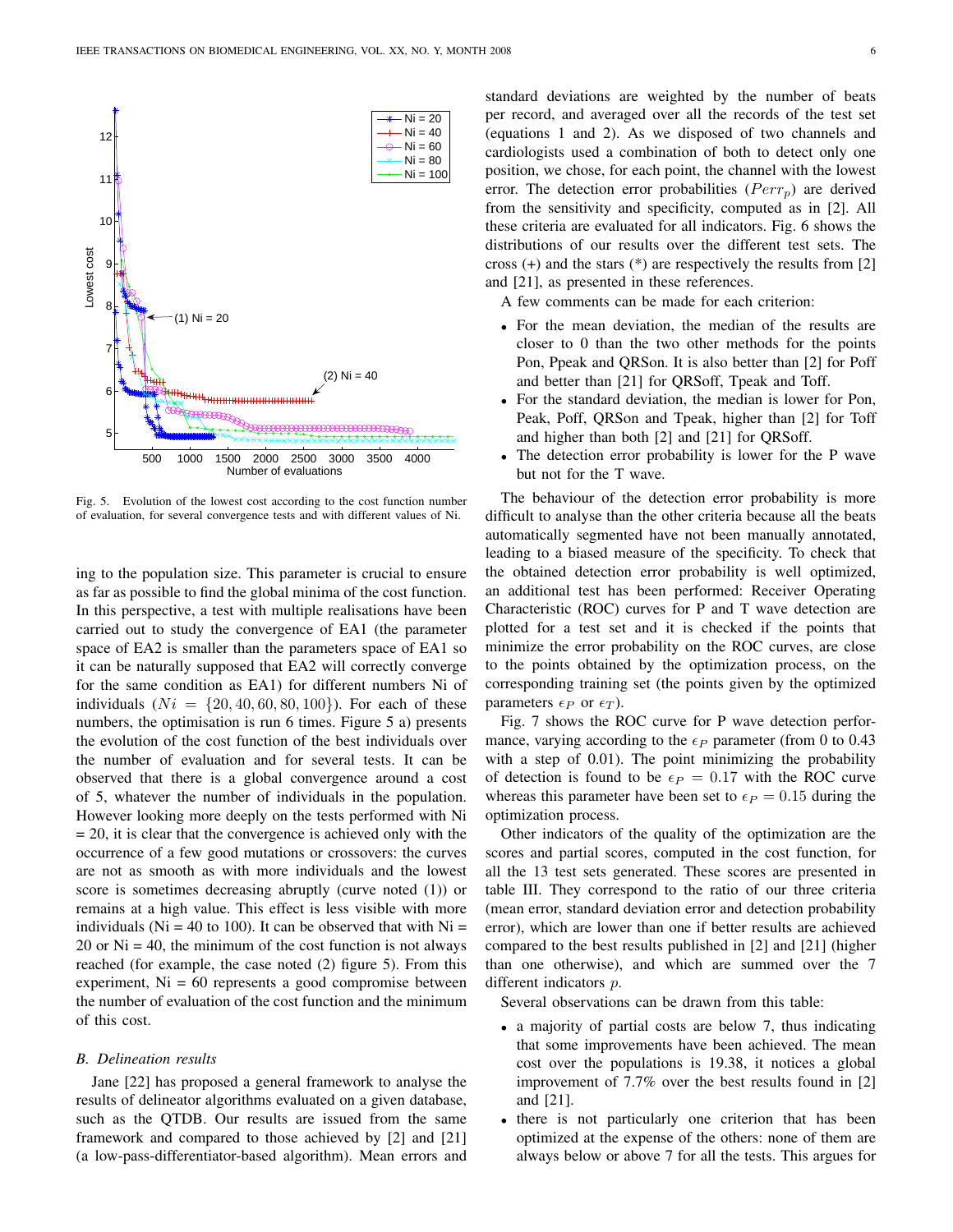

Fig. 6. Boxplots of the 3 criteria evaluated (mean, standard deviation and Perr) for all the indicators.

| populations | m:<br>. .                   | mo<br>∸ | $\mathbf{m}$                       | T <sub>1</sub>                       | T5          | T6    | mm          | T8           | T <sub>9</sub> | T <sub>10</sub> | T11<br>.             | T12<br>.       | T <sub>13</sub>       | $\pm \sigma^{(T)}$<br>$T_i$ |
|-------------|-----------------------------|---------|------------------------------------|--------------------------------------|-------------|-------|-------------|--------------|----------------|-----------------|----------------------|----------------|-----------------------|-----------------------------|
|             | 2.66                        | 4.05    | $\overline{ }$ $\overline{ }$<br>. | $\overline{\phantom{a}}$<br><u>.</u> | 575<br>J.IJ | 7.04  | 5.97        | 6.56         | < ^<br>ے ۔     | 4.07            | 3.42                 | 4.02           | 5 77<br>---           | 5.03<br>$+ 152$             |
|             | 6.69                        | .59     | 6.71                               | 6.20                                 | 6.65        | 6.7   | 5 Q7<br>J.J | 7.22<br>ن ر. | 6.82           | 7.21<br>.       | $\mathbf{z}$<br>0.73 | 7 75<br>ر ہے . | 6.78                  | $6.74 \pm 0.38$             |
| $_{err}$    | 2.88                        | 5.95    | 2.69                               | 5.26                                 | 14.14       | 6.92  | 5.49        | 6.32         | 8.81           | ໍາ<br>⊥ J       | 2.98                 | 4.5            | 10.92                 | $7.68 \pm 3.85$             |
| cost O      | $\cap$ $\cap$<br>. <i>.</i> | .6.60   | $\sim$                             | 19                                   | 26.52       | 18.66 | 18.50       | 20.20        | 20.83          | 24.27           | $\sim$               | 15.78          | 22.92<br><i>LL.JL</i> | $19.38 \pm 4.83$            |

TABLE III COST FOR THE DIFFERENT TEST POPULATIONS.

the fact that improvements have been achieved globally, on all the criteria.

• the standard deviation computed over all the test sets is high.

The latter point has to be examined in more detail: it can be either due to a bad tuning of the parameters for some specific learning populations or due to some test populations that contain ECG records which are hardly delineated. Tables IV and V give an answer to this point.

When the best or worst optimal parameter sets  $OP_{L1}$ and  $OP<sub>L3</sub>$  respectively) are applied to delineate all the test populations, a very high variance is observed table IV: 4.35 and 5.49 respectively. In the other hand, the best or worst test populations (T1 and T3) provide a smaller variance (1.98 and 1.85 in table V) when the different parameters are applied to delineate them. From these two experiments, the high standard deviation in table III can mainly be explained by the fact that few records, those presenting some very specific pathologies, can lead to a high cost result for the test sets that contain these records (for example T3 and T5). The learning stage has less effect on this high variance. However, over the different test sets, it is possible to observe that results have been improved.

An additional test was also performed concerning the verification step introduced in the algorithm of Martinez (see section II-A). By omitting this verification step, the mean score is evaluated to 21.9 instead of 19.38 (table III). This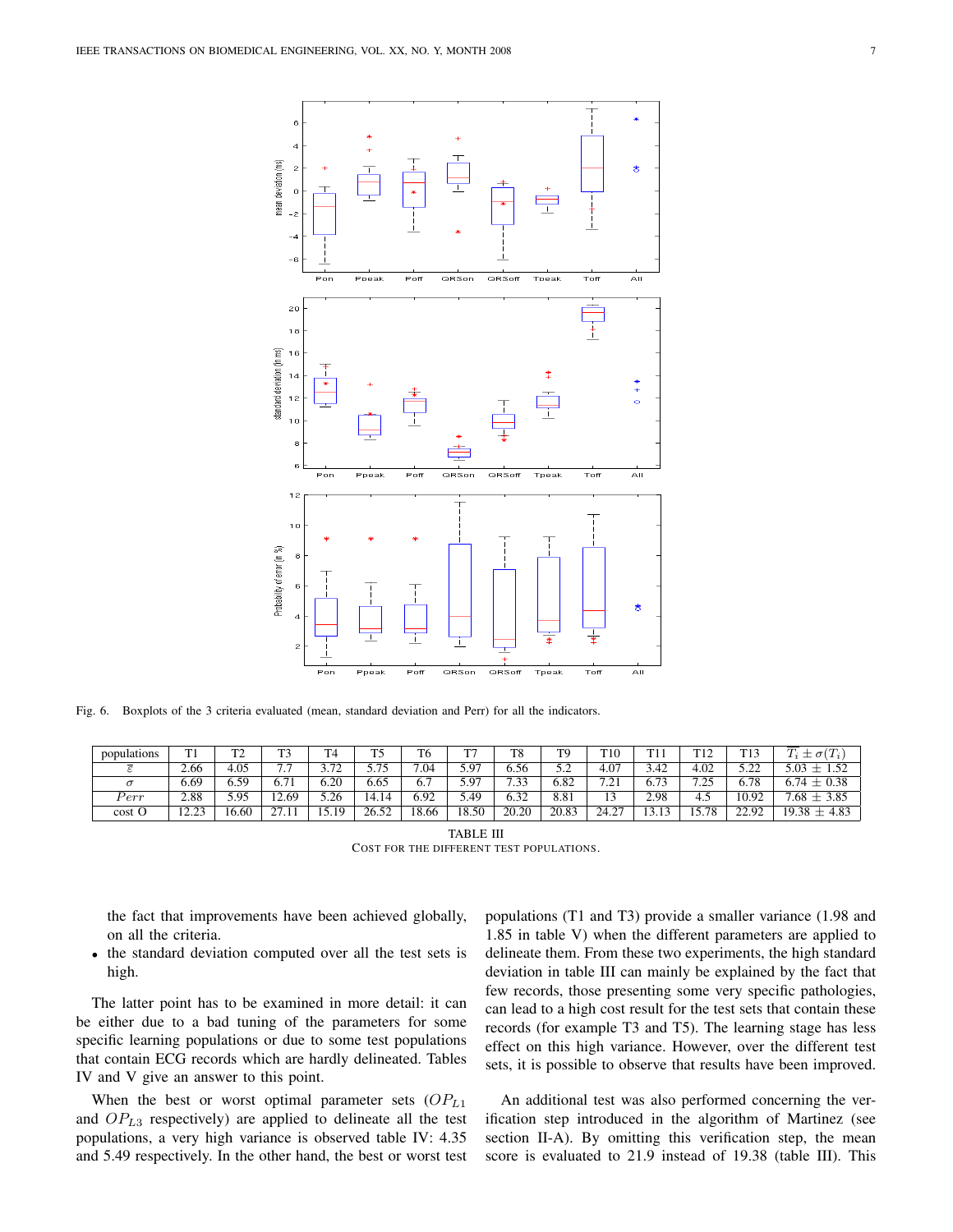|                                                                      | m<br>. .       | $\mathbf{m}$<br>. .           | m.                 | m<br>4                | m<br>. . | m.<br>10 | $\sim$                    | TC<br>10 | <b>TQ</b> | T <sub>10</sub> | $T = 1$<br>. | T12<br>$\overline{1}$     | 1 I J                | $\sqrt{1}$<br>$\sqrt{2}$<br>$\sigma$<br>-<br>$\overline{ }$<br>– |
|----------------------------------------------------------------------|----------------|-------------------------------|--------------------|-----------------------|----------|----------|---------------------------|----------|-----------|-----------------|--------------|---------------------------|----------------------|------------------------------------------------------------------|
| JP.<br>parameters<br><b>Best</b><br>$\mathcal{L}$<br><b>L</b>        | $\sim$<br>.    | 14.3                          | $\sim$             | $\epsilon$<br>1 J . J | 25h<br>້ | 4.4      | -<br>1 J . J              | -        | 20.8      | $\sim$<br>---   | ᠇…           | $\sqrt{1}$<br>T.V         | $\sim$<br>້          | $\sim$ $\sim$<br>                                                |
| $\cap P_{L3}$<br>Worst<br>parameters<br>$^{\circ}$ (U <sub>1</sub> ) | $\sim$<br>12.U | $\overline{\phantom{0}}$<br>. | $\sim$<br><u>.</u> | $\epsilon$<br>1 J . J | 26.9     | 18.2     | $\overline{a}$<br>1 J . J | 20.8     | 20.0      | 26.2            | 16.8         | $\overline{ }$<br>$1 - 1$ | $\sim$<br>′4<br>27.J | 49<br>10.<br>1/1                                                 |

TABLE IV

COSTS OBTAINED WHEN APPLYING THE BEST AND WORST OPTIMIZED PARAMETERS TO ALL THE TEST POPULATIONS.

| λD<br>ັ້                            | ≖                           | ⊥∠    | ΨΩ<br>and the control of the          | L/4           | ₽U          | $\sqrt{2}$<br>Lθ | -<br>╜       | $-$<br>₽€             | ⊥∪                              | ₽Ŧ∩             | ---  | ---                  | ⊥⊥⊾                      | $\cap$ $\Gamma$<br>$\sigma$ ( $U$<br>$\cdot$ $\cdot$ $\cdot$ $\cdot$<br>ு பா<br>Lι |
|-------------------------------------|-----------------------------|-------|---------------------------------------|---------------|-------------|------------------|--------------|-----------------------|---------------------------------|-----------------|------|----------------------|--------------------------|------------------------------------------------------------------------------------|
| Best<br>pop<br>test<br>$\mathbf{r}$ | $\sim$ $\sim$<br>. <i>.</i> | 14.J  | $\sim$<br>$1 - 0$                     | c<br>$\cdots$ | د.4'        | 1 J . 1          | -<br>.       | $\sim$ $\sim$<br>19.5 | $\overline{\phantom{a}}$<br>4.4 | 10.U            | 11.J | .                    | $\sim$<br>$\overline{1}$ | 2.03<br>$\sim$<br>69                                                               |
| $\sim$<br>Worst test pop<br>. L J   | $\sim$<br>ر. د سه سه        | ر. رے | $\sim$<br>$\sim$ $\sim$ $\sim$ $\sim$ | 26.2          | 250<br>39.7 | 29.7             | <u> 41.4</u> | $\sim$<br><u>_</u>    | 19.0                            | $\sim$<br>ے ۔ ب | 20.8 | $\sim$<br><u>_</u> _ | 20.1                     | $\Omega$<br>.<br>--                                                                |

TABLE V

COSTS OBTAINED WHEN DELINEATING THE BEST AND WORST TEST POPULATIONS WITH ALL THE OPTIMIZED PARAMETERS.



Fig. 7. ROC curve for detection performance of the P wave according to the  $\epsilon_P$  parameter.

last test denotes a less accurate segmentation in this case. As an example, the T wave offset segmentation is affected by a standard deviation of  $19.1ms$  which is reduced to  $17.6ms$ with our improvement.

#### IV. CONCLUSION

In this work we have proposed a method to obtain an optimal set of parameters for a given segmentation algorithm. The interest of this method has been demonstrated by using a modified version of the algorithm proposed by Martinez *et al*. It has been shown that without any *a priori* information on the optimal parameter distribution, the proposed optimization process provides interesting combinations of parameters to minimize a cost function and improve the global performance of the segmentation algorithm. Indeed, better results are obtained for most of the points evaluated compared to other WTbased algorithms. The optimal parameter values obtained from this method with the QTDB have been presented and their sensitivity has been analysed. These results can be useful for the implementation of WT-based ECG segmentation methods, such as those cited in this paper. It is also important to recall that the proposed methodology is generic and could be used for other biomedical applications such as detection, beat

classification or epileptic spikes delineation in EEG records, but also in others fields.

Although the results reported here are interesting, several improvements can be carried out. The first one could be to perform an insight study of the individuals remaining in the final population of the EA. This could be very useful for the development of the segmentation procedure. For example, if the chromosomes tend to divide into two distinct populations, differentiated by only one or two parameters, it would mean that there exists two different local minima of the cost function with similar values. The set of parameters leading to one of these minima may produce a good segmentation for only one type of beat morphology; the other set would be accurate for the remaining morphologies. Thus, according to the parameters in question, some improvements could be made in the algorithm by introducing heuristic rules that would permit to identify these two distinct morphologies. The second improvement could be to transform some of our fixed parameters to adaptive parameters. The new parameters could be adjusted depending on the current noise level, the heart rate or the observed wave morphology. Finally, although records of the QTDB offer a wide panel of beat morphologies, and thus should avoid generalization problems, it would be interesting to evaluate this algorithm on other standard ECG databases.

#### **REFERENCES**

- [1] C. Li, C. Zheng, and C. Tai, "Detection of ecg characteristic points using wavelet transform," *IEEE Trans on Biomed Eng*, vol. 41, pp. 21– 28, 1995.
- [2] J. P. Martínez, R. Almeida, S. Olmos, A. P. Rocha, and P. Laguna, "A wavelet-based ECG delineator: evaluation on standard databases." *IEEE Trans Biomed Eng*, vol. 51, no. 4, pp. 570–581, Apr 2004.
- [3] N. Sivannarayana and D. C. Reddy, "Genetic algorithms + data structures = evolution programs," *Med Eng Phys*, vol. 21, no. 3, pp. 167–174, Apr 1999.
- [4] J. S. Sahambi, S. N. Tandon, and R. K. Bhatt, "Wavelet based STsegment analysis." *Med Biol Eng Comput*, vol. 36, no. 5, pp. 568–572, Sep 1998.
- [5] M. Bahoura, M. Hassani, and M. Hubin, "DSP implementation of wavelet transform for real time ECG wave forms detection and heart rate analysis." *Comput Methods Programs Biomed*, vol. 52, no. 1, pp. 35–44, Jan 1997.
- [6] P. Laguna, R. Mark, A. Goldberger, and G. Moody, "A database for evaluation of algorithms for measurement of QT and other waveform intervals in the ECG," *Computers in Cardiology*, vol. 24, pp. 673–676, 1997.
- [7] J. A. Vila, Y. Gang, J. M. R. Presedo, M. Fernndez-Delgado, S. Barro, and M. Malik, "A new approach for TU complex characterization." *IEEE Trans Biomed Eng*, vol. 47, no. 6, pp. 764–772, Jun 2000.